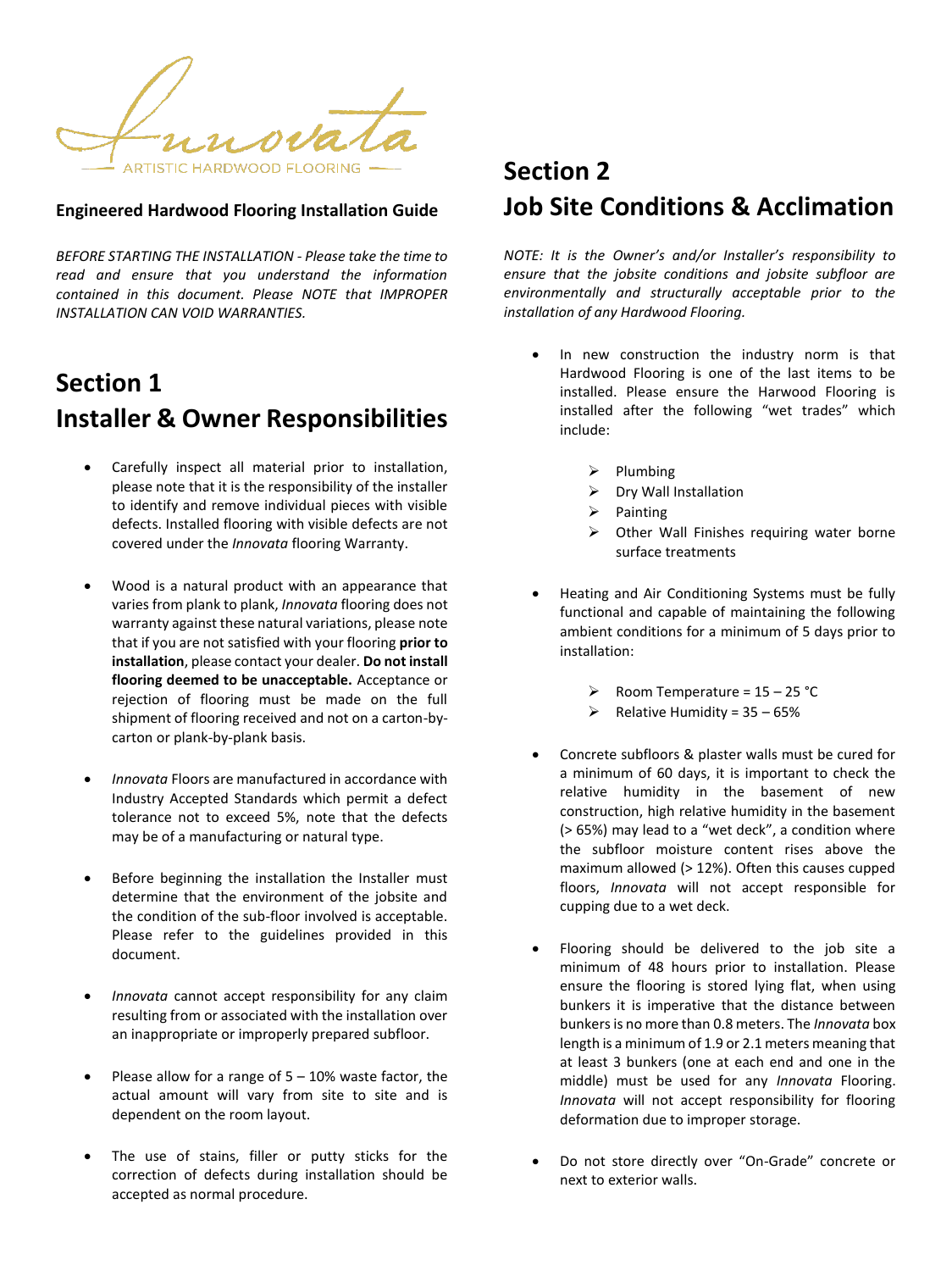# **Section 2** (*continued*) **Job Site Conditions & Acclimation**

- All subfloors and subfloor systems must be structurally sound and must be installed following their manufacturer's recommendations. Whenever possible install the planks at 90**°** or perpendicular to the floor joists for maximum stability. *Innovata* cannot accept responsibility for problems caused by inadequate substructures or improper installation of said substructures.
- Test wood substructures and wood flooring for moisture content using a Pin Type Moisture Meter, take a minimum of 5 subfloor readings per room (4 corners + the middle), please ensure a minimum of 20 readings per 1000 ft2 (100 m2). Calculate the average and ensure the average sub floor moisture content is 12% or less. Take readings of the flooring and verify the delta (the gradient) between the Engineered Wood Floor and the average moisture content of the subfloor is less than 4 %.
- Test concrete subfloors using the "Calcium Chloride Moisture Test", do not install flooring if the Moisture Vapor Emission Rate exceeds 3 lbs. per 1000 ft2. NOTE this test is not suitable for testing the Moisture Content of Light Weight Concrete, also known as Gypcrete or Gypsum Floor Underlayment. For Gypsum Floor Underlayment it is recommended to measure the MC of subfloor via relative humidity testing using "in situ" probes. Contact *Innovata* for details on this testing method.
- Crawl spaces must be dry. Use of a 6-mil black polyethylene film is required to cover 100% of the crawl space earth. Crawl space clearance from the ground to the underside of the earth must be 18" (450 mm); in addition the perimeter vent capacity should be equal to 1.5% of the total square footage of the crawl space area. This is designed to provide adequate cross ventilation.
- Wooden, Concrete and Gypsum Floor Underlayment's must be flat with a maximum deviation of ⅛**"** over 6' and ¼" over 10'.
- In the situation where the subfloor is not level take the following steps to bring the subfloor into tolerance:
	- $\triangleright$  Grind or sand (in the case of a wooden subfloor) the high spots
	- $\triangleright$  Level the low spots with high strength cement based self-leveling underlayment such as Mapai Novaplan 2; ensure that the leveling material has a minimum compressive strength of 3000 psi.
	- (*continued*) Leveling compounds must be allowed to fully cure, please follow the instructions given by the manufacturer of the leveling compound for guidance on cure rates.
- Subfloors must be clean and free of dirt, curing compounds, sealers, drywall mud, paint, wax grease or any other materials that may affect the integrity of the flooring material or the adhesives used to install the floor.

*Innovata declines to accept any claims that are deemed to be the result of Improper Jobsite Conditions or Failure to properly acclimate the flooring.*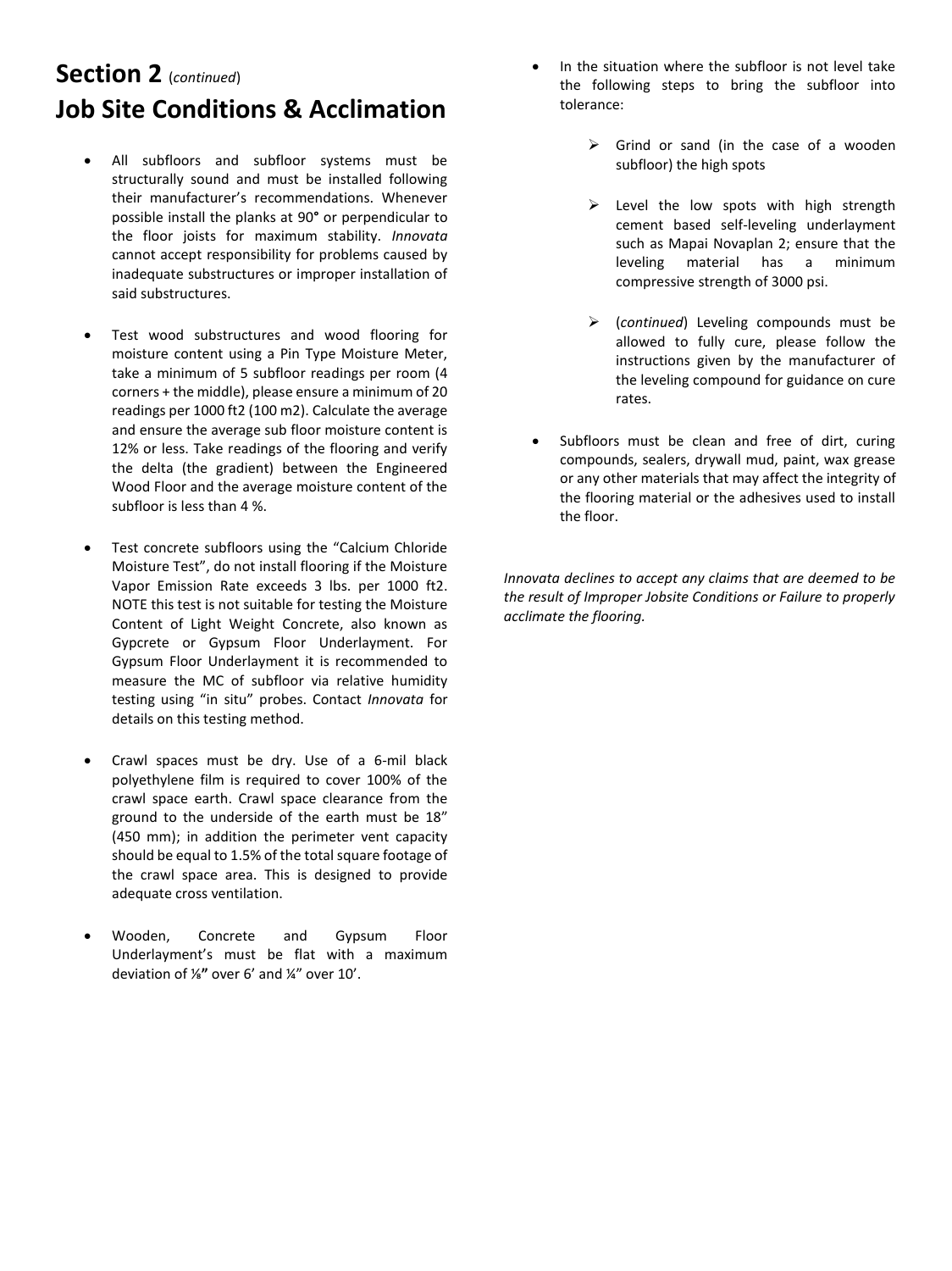# **Section 3 Approved Subfloor Types**

#### **Wooden Subfloors Guidelines**

- Suitable installation methods include Nail Down, Glue Down and Floating.
- Subfloor panels should conform to:
	- U.S. Voluntary Product Standard PS 1-95 Construction and Industrial Plywood and/or
	- US Voluntary Product Standard PS 2-04 and/or
	- Canadian Performance Standard CAN/CSA 0325.0-92 – Construction Sheathing
	- $\triangleright$  Other CSA standards also apply
- Solid board subflooring should be nominal 1" x 6" (¾" x 5½"), Group 1 Dense Softwoods, #2 Common kiln dried to a maximum of 12% MC, Mechanically fastened or glue down installation is not recommended over Solid Board Subflooring.

*NOTE: Both CD Exposure 1 plywood & OSB Exposure 1 subfloor panels are appropriate subfloor materials, the proper thickness of the materials are determined by the factors listed below:*

- **On Truss/Joist spacing of 16" (406 mm) on center or less**, the industry standard for single panel subflooring is nominal %" (15.1 mm) CD Exposure 1 Plywood or ¾" (19 mm) OSB Exposure 1 subfloor panels.
- **On Truss/Joist spacing of more than 16" up to 19.2" (488mm) on center**, the industry standard for single panel subflooring is nominal ¾" T&G CD Exposure 1 Plywood glued & mechanically fastened or nominal ¾" OSB Exposure 1 subfloor panels glued & mechanically fastened.
- **Truss/Joist systems of more than 19.2" on center up to a maximum of 24"** (610 mm) the industry standard for single panel subflooring is nominal ⅞" T&G CD Exposure 1 Plywood subfloor panels glued & mechanically fastened or nominal 1" OSB Exposure 1 subfloor panels glued & mechanically fastened.

*NOTE: All panels are 4' x 8' sheets.* 

- For existing wood floors, install new flooring at right angles to the existing flooring.
- Do not glue, staple or nail down hardwood flooring over particle board, floating applications are acceptable.

 Do not install over existing glue down hardwood floors.

## **Concrete Subfloor Guidelines**

- Suitable installation methods include Glue Down and Floating.
- Concrete slabs should be of high compressive strength, minimum 3000 psi, and engineered to prevent ground water permeation. *Innovata* Engineered Hardwood Flooring can be installed on, above or below grade. Additionally, the product can be installed over suspended concrete floors with a minimum thickness of 50 mm; the construction must be structurally sound.
- Gypsum Floor Underlayment/subfloors (Light Weight Concrete) are suitable for floating installations only, do not attempt to glue down *Innovata* Engineered Wood Flooring over Light Weight Concrete.

*NOTE: if you can deeply scratch the surface of the concrete subfloor with a nail, it should be deemed a "Light Weight Concrete" sub-floor.*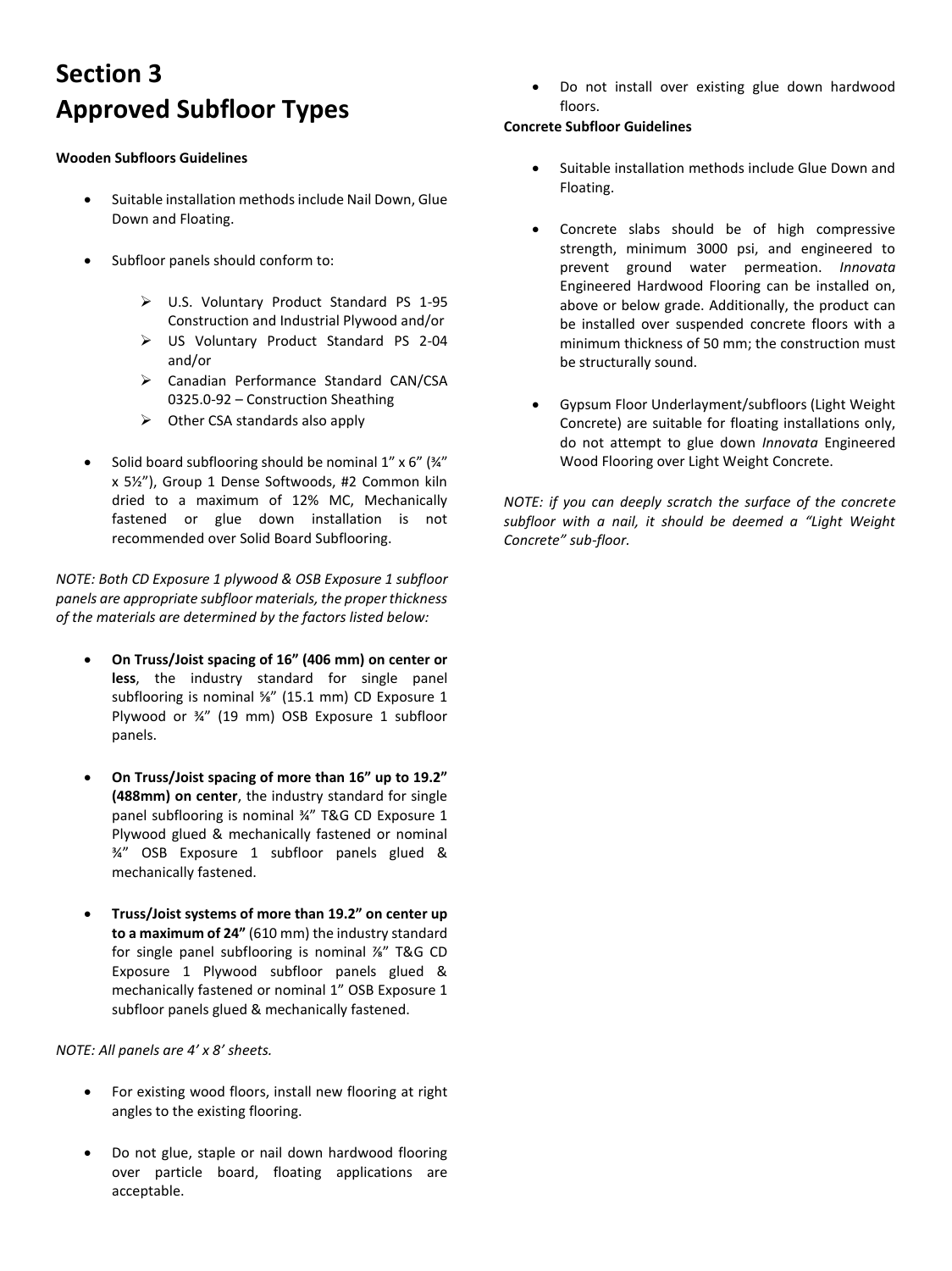#### **Other Subfloor Guidelines**

- Ceramic Tile or Terrazzo:
	- $\triangleright$  Suitable installation methods include Glue Down or Floating.
	- $\triangleright$  All wax & sealers must be removed with an appropriate stripper (usually a solvent), Ceramic Tile & Terrazzo should be abraded to allow for proper adhesion. Please ensure you consult with your adhesive supplier to ensure that the proper adhesive is being used to bond the Engineered Wood Flooring to the Ceramic or Terrazzo surface.
	- $\triangleright$  Check for loose tiles by tapping, remove any loose tiles and fill the hole with high strength cement based self-leveling underlayment.
	- $\triangleright$  Fill grout lines with high strength cement based self-leveling underlayment.
	- $\triangleright$  Do not attempt to employ any type of mechanical fastener to install *Innovata* Engineered Wood Flooring over Ceramic Tile or Terrazzo.
- Existing Hardwood Flooring
	- $\triangleright$  Suitable installation methods include Glue Down, Nail Down or Floating.
	- $\triangleright$  When installing any new hardwood flooring over directly over old wood or strip floors, sand any high spots. Re-nail the old floor to reduce any squeaks or loose boards.
	- $\triangleright$  For Floating or Glue Down installations the orientation of the floor can be the same as the original wood floor. When nailing down the new floor the orientation of the planks should be at 90**°** to the old floor. The moisture content of the old floor should not exceed 12%.
	- $\triangleright$  When installing new hardwood over old hardwood, *Innovata* recommends the use of a water vapor retarder such as Aquabar "B", which has a "vapor permeance" rate of 1 or less.
- Resilient Tile, Resilient Sheet Vinyl
	- $\triangleright$  Suitable installation methods include Glue Down, Nail Down (Over Wooden Subfloors) or Floating.
- $\triangleright$  Ensure that the Resilient Tile or Sheet Vinyl is well bonded to the subfloor, remove any loose tiles or cut out any sections where the adhesion of the Sheet Vinyl to the subfloor is compromised.
- Resilient Tile, Resilient Sheet Vinyl (*continued*)

…that In the Case of Glue Down Installations of hardwood over Resilient Tiles or Resilient Sheet Vinyl; *Innovata* **cannot accept responsibility for delamination of the Resilient Tile or Resilient Sheet Vinyl from the subfloor. When in doubt concerning the integrity or nature of the existing resilient floor, use a floating installation**.

- $\triangleright$  Do not install over more than 1 layer or over any resilient substrate that exceeds ⅛" thickness.
- $\triangleright$  Clean the flooring to ensure there is no contaminant on the surface that will interfere with the bonding. Please consult with your adhesive supplier to ensure that the proper adhesive is being used to bond to the resilient surface in question.
- Acoustic Cork Underlayment
	- $\triangleright$  Suitable installation methods include Glue Down and Floating.
	- $\triangleright$  Ensure that the Cork Underlayment has been installed according to the manufacturer's instructions.
	- For "Double Stick" applications the Cork Underlay must be installed with "full spread" adhesive.
	- $\triangleright$  The Cork Underlayment should have density range of 11.4 lbs./ft3 to 13 lbs./ft3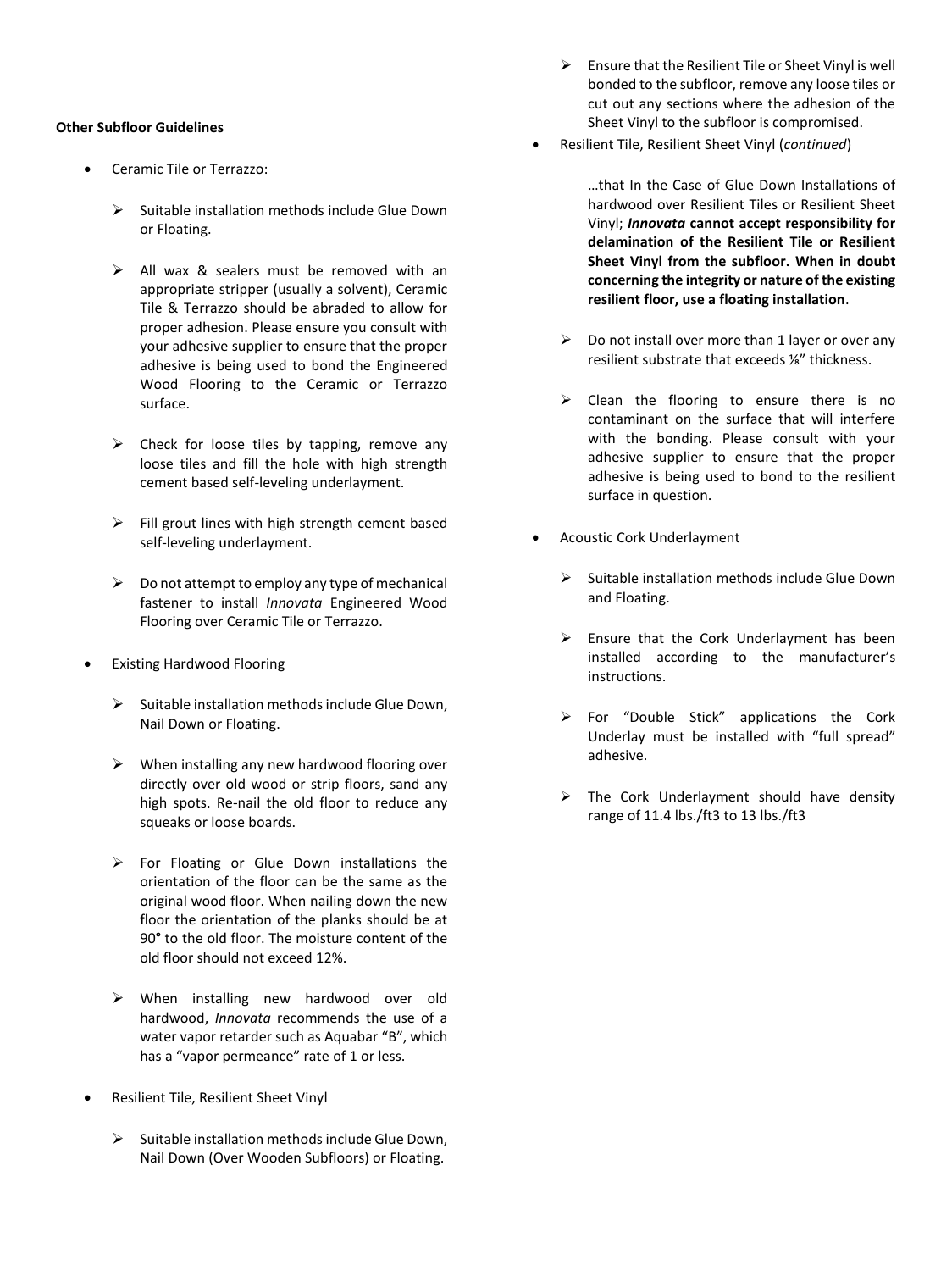#### **Installing a Subfloor over Concrete**

- Floating Subfloor Instructions:
	- $\triangleright$  For "on" grade or "below" grade applications it is recommended to install a vapor retarding membrane or concrete sealant before installing the subfloor.
	- *Innovata* recommends the use of 2 layers of minimum ⅜" (10 mm) CD Exposure 1 Plywood.
	- $\triangleright$  Place the first plywood layer edges parallel to the wall, do not fasten to concrete subfloor; allow a **¾**" (19 mm) gap between the edge of the plywood and the wall.
	- $\triangleright$  Allow for a <sup>1/4</sup> gap between panels.
	- $\triangleright$  Lay the second layer of plywood perpendicular to the first layer, as was the case with the first layer allow ⅛" (4mm) gaps between panels and ensure a minimum of ¾" gaps vs. all vertical obstructions.
	- $\triangleright$  Staple or Staple & Glue (using a Urethane Construction Adhesive ⅜" bead application in a 12" x 12" grid pattern) the first layer to the second layer.
- Glue Down Subfloor Instructions:
	- $\triangleright$  NOTE the manufacturer's instructions regarding the adhesive spread rate and notch size of the trowel; follow these instructions closely.
	- For "on" or "below" grade installations, it is recommended to use a vapor retarding membrane or concrete sealant before installing the subfloor.
	- *Innovata* recommends the use of nominal ¾" (19 mm) CD Exposure 1 plywood subfloor panels.
	- $\triangleright$  Rip the 4' x 8" plywood panels in half to make the installation easier, for optimized adhesive performance and to allow the board to follow the contours of the concrete it is advisable to score the back of the panels  $\frac{1}{2}$  the thickness in 12" x 12 (300 mm x 300 mm) grid pattern.
	- $\triangleright$  Apply the adhesive recommended by the Plywood Manufacturer for this application (usually a Urethane Mastic)
	- $\triangleright$  Lay the sections in a staggered joint pattern, allow ⅛" gaps between sheets and ¾" gap at vertical surfaces.
- Mechanically Fastened Subfloor Instructions:
	- $\triangleright$  For "on" or "below" grade installations, it is recommended to use a vapor retarding membrane or concrete sealant before installing the subfloor.
	- *Innovata* recommends the use of ¾" (19 mm) CD Exposure 1 plywood subfloor panels.
	- $\triangleright$  Stagger the joints allowing approximately ¼" expansion space around the perimeter of the panels, this will prevent the problem of "edge peaking" which occurs if the panel swells. Allow a minimum ¾" expansion gap at the vertical surfaces.
	- $\triangleright$  Fasten 2" (50 mm) from the edge with a spacing of 6"- 8" along the perimeter of the sheet, and 1 fastener every 12" (25 cm) in the interior section of the panel, for 6" (150 mm) centers on the perimeter, you will need approximately 67 fasteners per 4' x 8' sheet, NOTE it best practice to start in the center to reduce any bowing problems.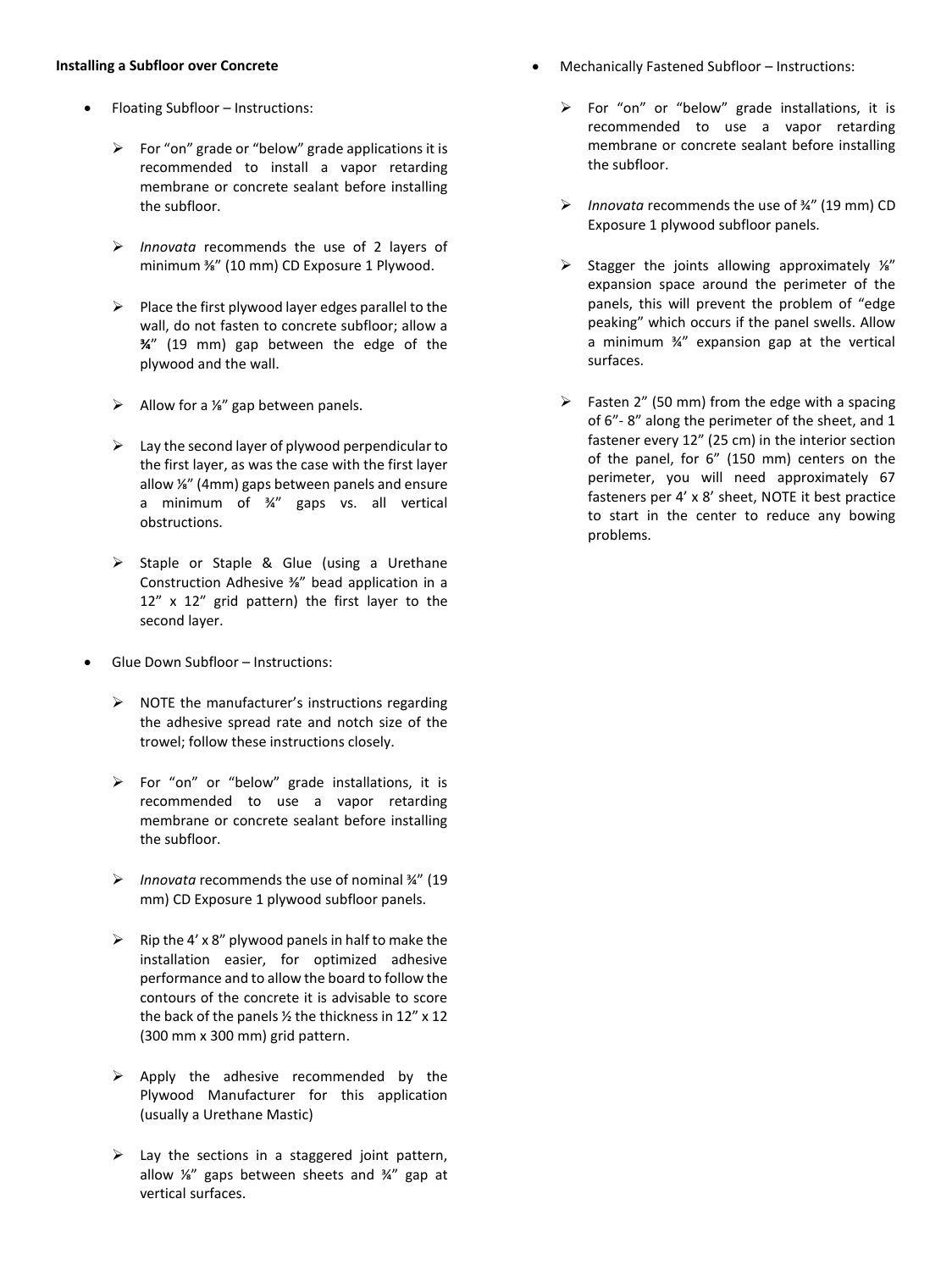# **Section 4 Pre-Installation Preparation**

#### **Inspect the Flooring**

 Inspect the material for color grade, milling and finishing; cull any pieces that may not be acceptable once installed.

*Please NOTE: Innovata cannot accept responsibility for any costs incurred when planks with visible defects are permanently installed.* 

### **Pre-Existing Wood Subfloor Preparation**

- When installing new hardwood over a pre-existing wooden subfloor it is important to identify the type of subfloor:
	- $\triangleright$  Do not install over Particle Board.
	- $\triangleright$  For Plywood Subfloors, identify the thickness of the sheets used; refer to the guide in Section 3 to determine if the sheet thickness and truss/joist center to center spreads are within acceptable guidelines. Inspect the existing Plywood sheets, verify their integrity and replace any that appear to have suffered water damage. Sand down any high spots and tighten the plywood connection to the Joists using 2" (50 mm) #8 screws. The moisture content of the plywood should not exceed 12%.
	- $\triangleright$  For OSB Subfloors, identify the thickness of the sheets used: refer to the guide in Section 3 to determine if the sheet thickness and truss/joist center to center spreads are within acceptable guidelines. Inspect the existing OSB sheets, verify their integrity and replace any that appear to have suffered water damage. Sand down any high spots and tighten the OSB connection to the joists using 2" (50 mm) #8 screws. The moisture content of the OSB should not exceed 12%.
	- $\triangleright$  For Solid Board Subfloors, re-nail the subfloor to reduce any squeaks or loose boards, sand any high spots. *Innovata* recommends a floating installation when installing our typical wide plank flooring over pre-existing Solid Board Subfloors.

### **Undercut the Door Casing**

 Undercut all door casings 1/16" higher than the thickness of the flooring being installed. Using a piece of flooring, determine the height, then cut the Jamb with a handsaw or a powered Jamb Saw.

## **Blending the Cartons**

 To achieve uniform appearance across the entire surface of the floor *Innovata* recommends that you open several cartons at a time and lay out the flooring. Ensure you mix the planks from the various opened cartons. This process will optimize the aesthetic appearance of the flooring. It is important to have proper lighting conditions to verify that the color is consistent and any visual defect can be seen.

#### **Match Transition Moldings**

• For the best appearance compare the transitions moldings and flooring before installation, identify the moldings that best match the flooring for color and grain, set them aside then install them as needed.

### **Racking the Floor**

 This process is essential to achieve a "random" appearance. Start by cutting several planks to create "Random Length Starters", ensure that the plank lengths differ by at least 18" (450 mm). With wide plank flooring it is important that the distance between end joints is at least equivalent to twice the width of the flooring. Install the Random Length Starters using different lengths; avoid a patterned appearance.

### **Remove Existing Moldings**

 Remove any existing wall base, shoe molding, quarter round or doorway thresholds.

### **Install or Apply a Vapor Retarder**

- Wide plank flooring (5" or 125 mm +) is sensitive to subfloor moisture transmission, therefore for nail down or floating installations *Innovata* requires the use of a "Semi-Permeable" vapor retarder with a maximum permeance of 1.0. Products such as Aquabar "B" are suitable for this application.
- For glue down installations in on-grade or below grade applications *Innovata* requires the use of a Urethane Mastic with Moisture Control Properties such as Titebond 771 Step or a Moisture Vapor Barrier Coating such as Bostick's D-261.
- Use of these products to control vapor transmission is essential to ensure your flooring will remain flat.
- For floating floors *Innovata* recommends the use of a 3 in one system with a dense foam, select the system based on your sound abatement requirements, ensure the system includes a vapor retarder such as a 6 mil Polyethylene Sheet.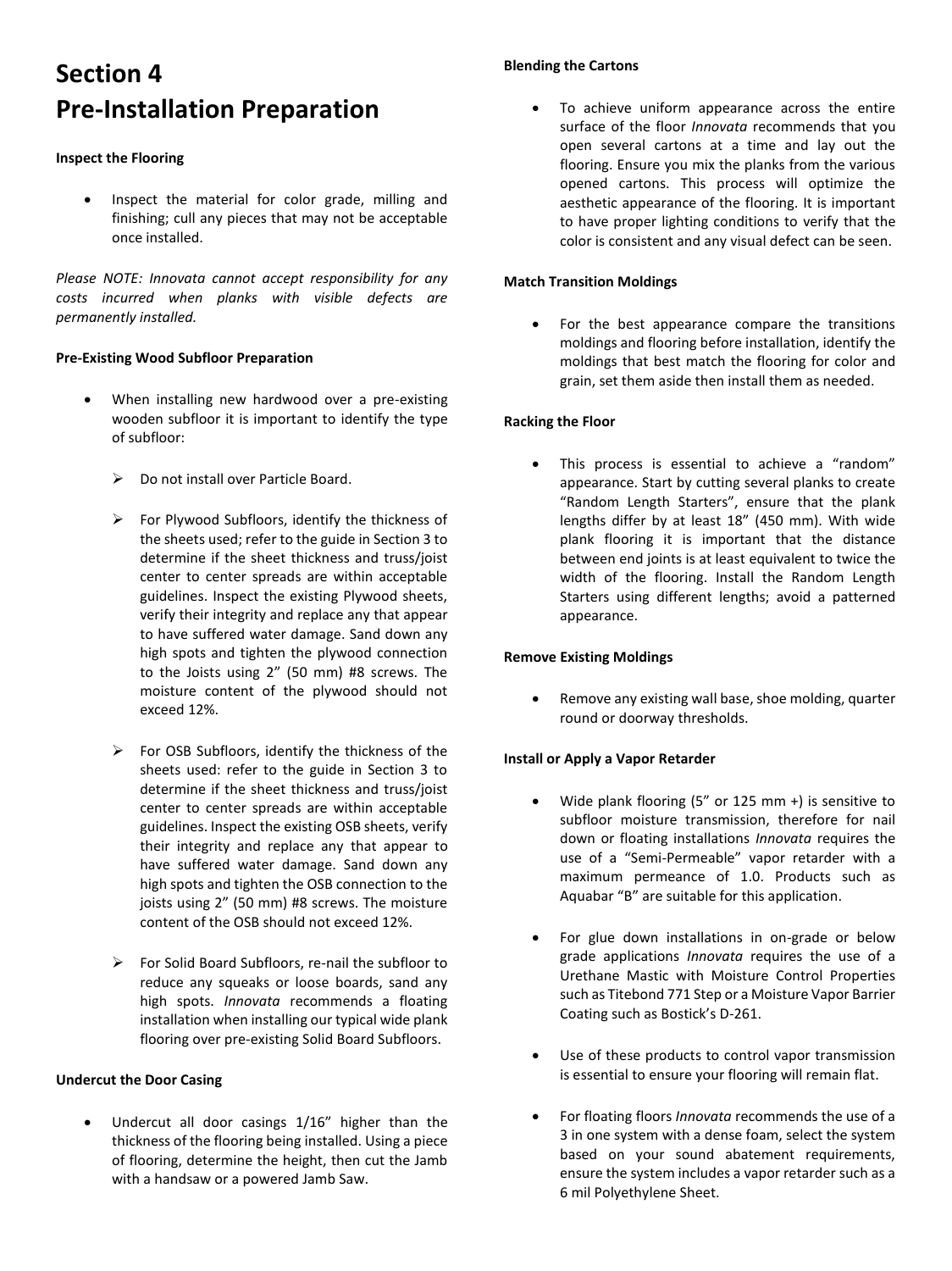Expansion space around the perimeter is essential and should be equal to the thickness of the flooring. For wide plank (5" or 125 mm +) floating installations, please allow a minimum of ¾" (19 mm) around the entire perimeter. It may be necessary to undercut the wall in order to provide enough space for expansion.

## **Section 5 Installation Guidelines**

### **Nail Down or Staple Down Installation Guidelines**

*NOTE: Innovata Products are not warrantied against squeaking, popping or cackling when using nail/staple down installations.* 

- NOTE that minor noises within the flooring are inherent to all staple/nail down installations and can change as environmental changes occur. This is not a manufacturing defect and therefore it is not covered under our warranties (see warranty brochure for complete warranty coverage). It is possible to reduce the potential for squeaking, popping and crackling by ensuring that the subfloor is structurally sound, this includes ensuring the deck is tightly fastened to the joists and ensuring the joists are placed securely.
- It is also important to ensure that the Flooring Installer has set up the stapler/nailer to properly fasten the flooring. Signs of improper set up include:
	- Damaged boards
	- Finish Chipping
	- $\triangleright$  Dimpling (small depression where the nail was set)
	- $\triangleright$  Squeaking, Popping & Crackling
- The nailing schedule and position of the engaged nail is of critical importance, *Innovata* recommends the following parameters:
	- $\triangleright$  Nails should be set so as to seat in the bottom of the nailing groove on the tongue side. Adjust the air pressure on the nailer to achieve this goal, increasing the pressure if the nail is not fully seated and reducing the pressure if the nail is driven too deep. Normally an air pressure of 70 – 80 psi is required to properly set the nails, please verify the position of the nail in the nailing groove before proceeding to install the flooring.
- *Innovata* recommends the use of 1.5" cleats for our 15 mm thick products and a 2" cleat for our 19 mm thick products.
- $\triangleright$  Nails/cleats should be set between 1" (25 mm) and 2" (50 mm) from the ends.
- $\triangleright$  Nails/cleats should be set every 4" (100 mm) 6" (150 mm) between the ends.
- Once the installer has ensured that he is using the proper fasteners and he/she has determined that the nailer is properly set up, it is possible to proceed with installation.
- Ensure that the Semi Permeable Vapor Retarder is installed (See Section 4 for details on the acceptable Vapor Retarders) and that the floor is clean and free of any construction debris.
- Select a starter wall, the longest outside wall is best as it is most likely to be straight and square with the room. Measure out from this wall at each end, using the overall width of the plank including the tongue plus the required expansion gap. Install the flooring parallel to the longest wall.
- Snap a chalk line from these points, parallel to the selected wall.
- Install the first row of starter planks along the chalk line and secure into position with the tongue facing away from the starter wall.
- Secure by drilling "pilot holes" through the face of every plank at 6" (150 mm) intervals at a distance of 1" (25 mm) away from the wall side edge, use 1.5" (40 mm) finishing nails to fasten the boards in place. Countersink the nails and use a color matched wood filler to hide the nail heads. Remove excess wood filler.
- Blind Nail at an angle of  $45 50$  degrees,  $1'' 2''$  from the end and every  $4'' - 6''$  between the ends.
	- $\triangleright$  NOTE pre-drilling the holes for the Blind Nails will make this process easier.
	- $\triangleright$  NOTE the use of construction adhesive in conjunction with the mechanical fasteners is recommended for the starter rows. Wide planks (5" or 125mm +) should have a full spread adhesive application. See Guidelines for Glue Down Applications for details.
	- $\triangleright$  NOTE proper alignment is critical, misaligned starter rows can cause side and end gaps to appear in the proceeding rows of flooring.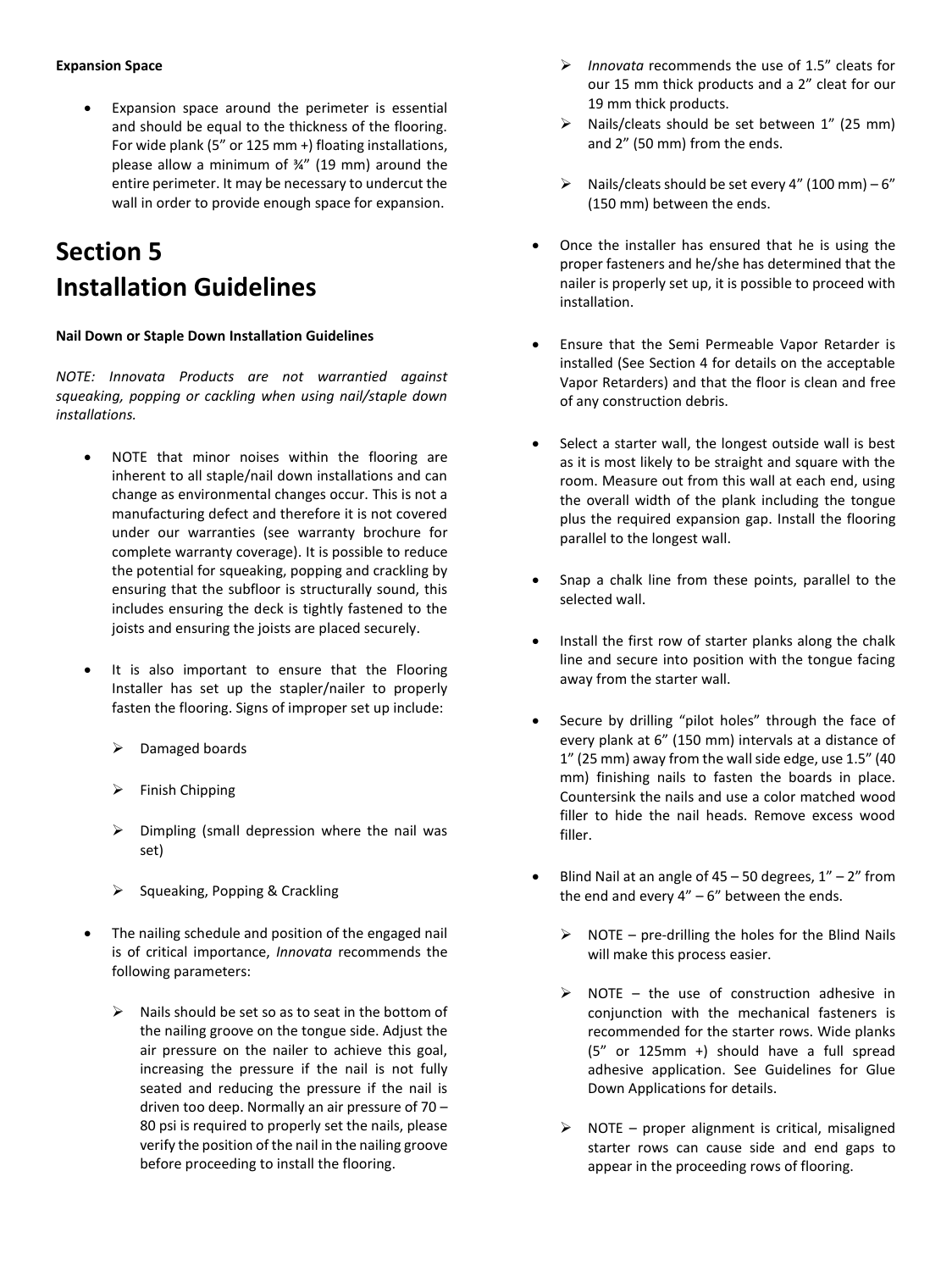- $\triangleright$  NOTE To protect the face of the boards, always saw with the teeth cutting into the face of the board. This is important for both cross cutting & ripping.
- You will need to install enough starter rows to provide the space required to operate the flooring nailer unimpeded by the starter wall.
- Continue to install the flooring making sure the required nailing schedule is followed, additionally follow the recommendations for "Racking " the floor to ensure the end joints have sufficient distances and that there are no discernable repeating patterns.
- If needed use a tapping block to ensure the planks are properly engaged, there should be no gaps between the long sides of the planks nor any gaps at the ends of the planks.

*NOTE – Never use a rubber mallet or a hammer directly on the flooring to engage the planks, this may damage the finish and or the flooring.* 

- As you approach the end wall it may be necessary to rip the width of the last row, ensure that you measure to allow for the prescribed expansion gap.
- The last few rows will need to be fastened the same way as the starter rows using blind nails/face nails (countersunk and hidden with wood putty) and adhesive.
- Ensure any adhesive on the surface of the planks is removed with an appropriate cleaner. See Adhesive manufacturer's instructions for details.

#### **Glue Down Installation Guidelines**

*NOTE: Innovata recommends the use of a V-Notch Trowel 1/2" x 15/32" for the installation of Innovata Engineered Wood Floors with a full spread glue down application.*

*NOTE: Innovata requires the use of a water free Urethane Mastic with moisture control properties or a conventional water free Urethane Mastic plus a concrete sealer for applications over on-grade or below grade concrete. For above grade installations a conventional water free Urethane Mastic is appropriate.*

- Verify that the floor is level, see Section 2 Job Site Conditions and Acclimation for details.
- Select a starter wall; the longest outside wall is best as it is most likely to be straight and square with the room. Measure out from this wall at each end, using the overall width of the plank including the tongue

plus the required expansion gap. Install the flooring parallel to the longest wall.

- Snap a chalk line from these points, parallel to the selected wall.
- Install the first row of starter planks along the chalk line and secure into position with the tongue facing away from the starter wall.
	- *NOTE - when installing flooring milled with a Valinge 5G click system, you should reverse the plank and install with the tongue facing the wall, in this case the installation will start on the left hand side of the room (as you face the starter wall) and go from left to right. Innovata Canada recommends the use of flooring milled with the Valinge 5G system for glue down applications; this ensures excellent engagement of sides and ends with no gaps possible.*
	- *NOTE - the proper alignment is critical, misaligned starter rows can cause side & end gaps to appear with flooring milled with a T&G.*
	- *NOTE – to protect the face of the boards, always saw with the teeth cutting into the face of the board. This is important for both cross cutting and ripping.*
- Using ⅝" spacers between the wall and the first row, proceed to spread the adhesive and install the first row.

*NOTE – Using the proper notched trowel held at a 45° degree angle, apply pressure to allow the trowel to leave ridges of adhesive on the substrate. Urethane mastics are sensitive to ambient humidity, as the humidity rises the open time is reduced.* 

- Continue installing floor from left to right (as you face the wall), spread only enough adhesive to install what can be set within the open time prescribed by the Adhesive manufacturer.
	- *NOTE – many Urethane mastics "tack up" with time as the co-solvents flash off, this provides good grip and holding power, please refer to the Adhesive manufacturer's Technical Data Sheet to learn about the working parameters of the adhesive. Do not exceed the open time.*
	- *NOTE – If the adhesive skins over, do not install the flooring, remove the adhesive and reapply. If the adhesive loses its tack and fails to fully wet out the flooring when you lay it then the adhesive has skinned over and the open time has been exceeded.*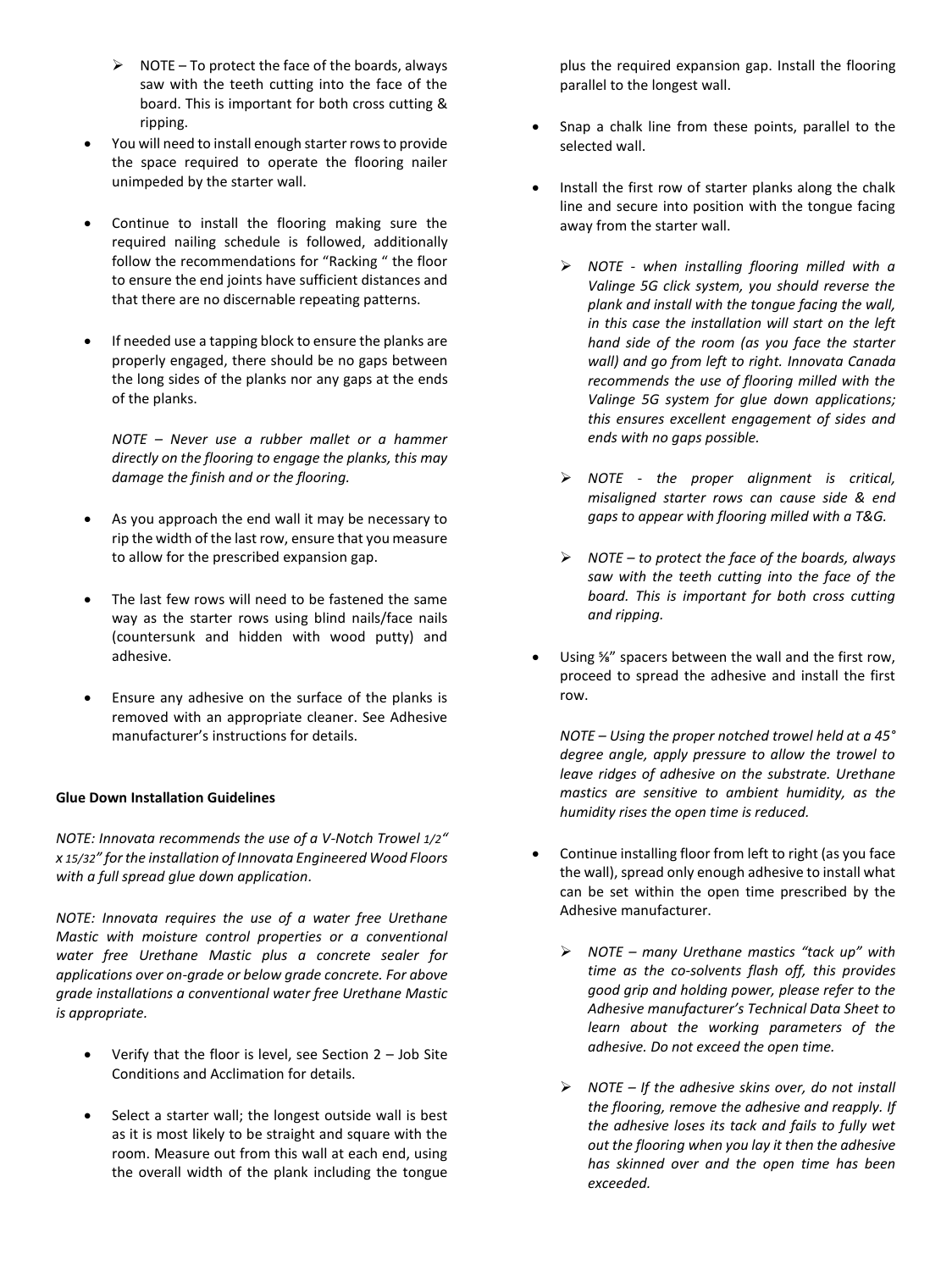- Measure the size you need to complete the first row and cut to length. The balance of the piece you cut may be used to start the next row; the length of the next starter should be a minimum of 18" (450 mm) or 3 times the width of the flooring being installed.
	- *NOTE – please refer to the instructions on "Racking the Floor" in Section 4 for guidance on end joint spacing.*
- Remove the adhesive from the surface of the floor as you work, this will greatly reduce the amount of time needed to clean the floor, cured Urethane Mastics are difficult to remove and the solvents required to soften them may also soften and thus damage the factory finish. *Innovata* will not warranty floor finishes damaged by Urethane adhesive removal.
- Most often the entire last row will need to be ripped so that it is narrow enough to fit in the remaining space, when this happens please ensure you rip the boards with the necessary expansion gap included.
- *Innovata* recommends rolling the floor with a 100 150 lb. roller, this process helps ensure full wet out of both surfaces; the bottom of the Engineered Flooring and the subfloor.
- Consult the Adhesive manufactures guidelines regarding cure rates before walking on the installed flooring.

#### **Floating Installation Guidelines**

*NOTE: Innovata supplies Engineered Wood Flooring milled with the patented Valinge 5GW Locking System, which locks both the longs sides, and the short ends. No adhesive is required.* 

- Verify that the floor is level, see Section 2 Job Site Conditions and Acclimation for details.
- Select a starter wall; the longest outside wall is best as it is most likely to be straight and square with the room. Plan to install the flooring parallel to the longest wall in the room.
- Measure the width of the room, assuming the first row starts ¾" out from the wall, determine the width of the last plank, allowing for a ¾" gap. If it is less than ⅓ the width of the flooring being installed you should plan on ripping both the starter and finish rows to improve the aesthetics of the Wide Plank flooring.
- *NOTE – Larger rooms require additional expansion space, add ⅛" to the width for every 6' (1.8 m) beyond 30' (9.2 m)*
- Use ¾" spacers to ensure expansion space is maintained between the wall and the flooring around the entire perimeter of the floor. You may need to undercut the dry wall to create the full ¾" expansion gap. This can be done with Jamb Saw.
- Install the starter row of planks from left to right as you face the starter wall, the tongue should be facing the spacer in front of the wall.
	- *NOTE - the proper alignment is critical, misaligned starter rows created a "skewed" installation, the 5G-W technology ensures tight joints when fully engaged, thus it is not possible to correct a misalignment by leaving gaps at the ends or sides.*
	- *NOTE - the 5G + Wedge end lock system is activated when the next row is installed, once activated the vertical T&G is locked with a mechanical fastener (the "Wedge Lock") that prevents the end from lifting. To remove an installed plank with an activated Wedge Lock, you must unclick the entire row and side slide the two pieces to separate them. To reinstall simply reposition the wedge lock system. NOTE you can verify the correct position of the Wedge Lock by observing the end hinge of an uninstalled plank.*
- Measure the size you need to complete the first row and cut to length. The balance of the piece you cut may be used to start the next row; the length of the next starter should be a minimum of 18" (450 mm) or 3 times the width of the flooring being installed.
	- *NOTE – please refer to the instructions on "Racking the Floor" in Section 4 for guidance on end joint spacing.*
	- *NOTE – when engaging the Valinge Locking side locking system do not use a hammer or rubber mallet, this may damage the planks, if the plank does not engage with hand pressure, check to see if there is some debris in the cavity of lower lip.*
	- *NOTE – to protect the face of the boards, always saw with the teeth cutting into the face of the board. This is important for both cross cutting and ripping.*
- At the threshold of interior doors or when joining one room to another; *Innovata* recommends the use of a "T mold" transition molding with a floating installation.
	- *NOTE - Floating "Flow through Installations" have been known to cause problems of floor buckling as it is difficult to ensure the floating floor does not bind against a door jam or wall.*